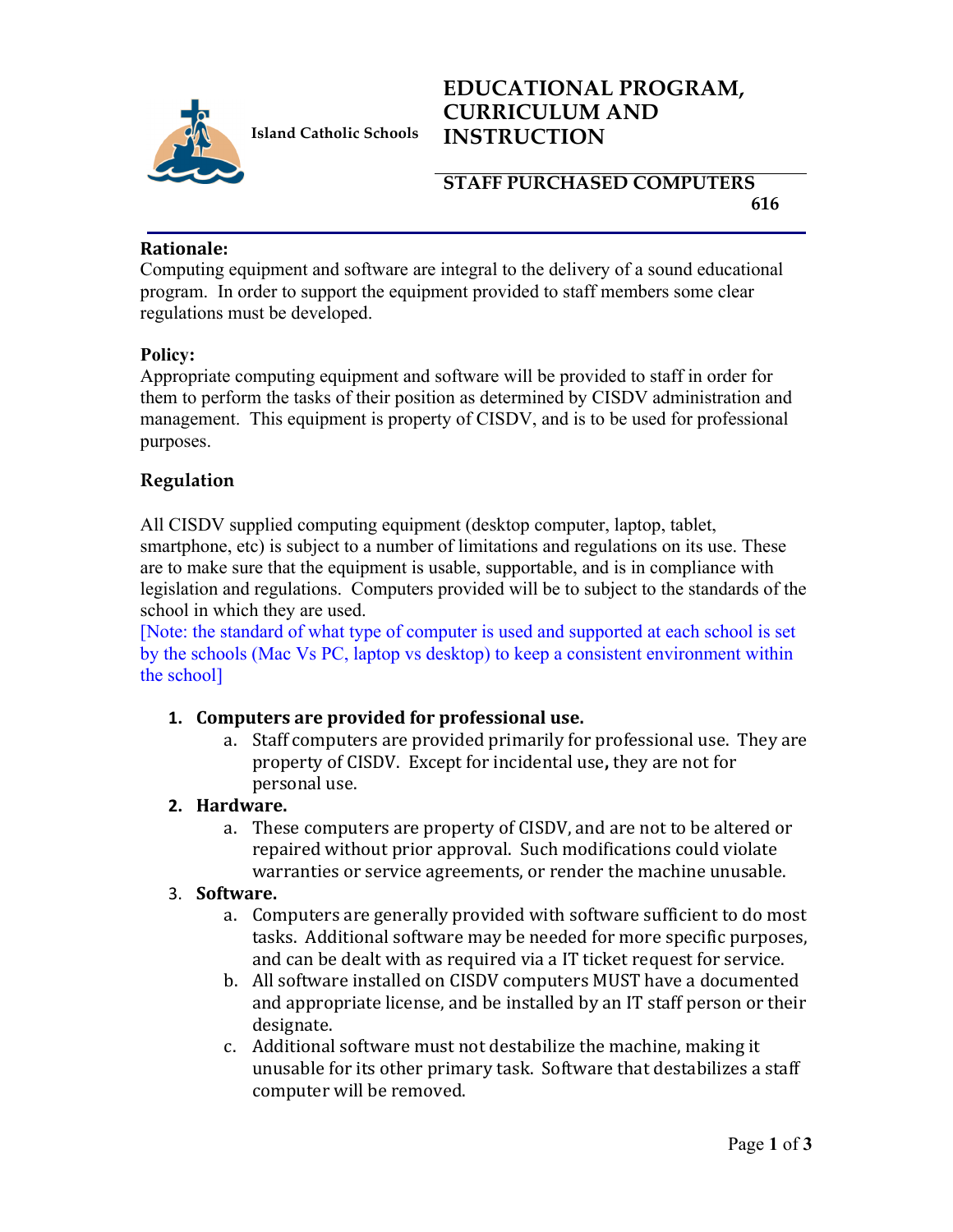

**Island Catholic Schools** 

# **EDUCATIONAL PROGRAM, CURRICULUM AND INSTRUCTION**

# **STAFF PURCHASED COMPUTERS 616**

# 4. **Copyright and legal use**

- a. All software, images, and other content on staff computers, or used for instructional purposes, must not violate copyright laws.
- b. At no point are these machines to be used for any illegal activity. This can include copyright violation, unauthorized access of other systems (hacking), distribution of illegal content, or violation of any other laws or regulations.

### **5. Privacy**

a. Staff computers are provided for CISDV use. Though there is some expectation of confidentiality, privacy cannot be guaranteed. Approved IT technical staff may have access to company computers, devices, networks, and content.

#### **Portable devices.**

Staff may be provided with portable devices such as laptop computers, tablets, smartphones, eReaders, etc. In addition to the regulations above, due to the nature of portable devices, there are some specific guidelines for use of portable computing devices**.**

### 1. Portable devices assigned to individuals

- a. All portable devices will be signed out to individuals. The model and serial number of the device will be recorded, along with the name of the person it is being assigned to.
- b. In addition, there may be a specific use agreement to clarify the responsibilities of the assignee.
- c. When devices are returned, they will be recorded as returned and any damage, deficiencies or issues noted.

### **2.** Security of the device

- a. The person assigned a portable device will be responsible for avoiding loss or theft. This includes not leaving the device unattended in open areas such as: open classrooms, restaurants, visible in a parked car, etc.
- b. Where possible, the device will be provided with a lock mechanism to secure the device especially when not in use.

#### **3. Security of data**

- a. Wherever possible, confidential information should not be kept on a portable device.
- b. If it is unavoidable, wherever possible, any confidential information on a portable device should be stored in an encrypted form.